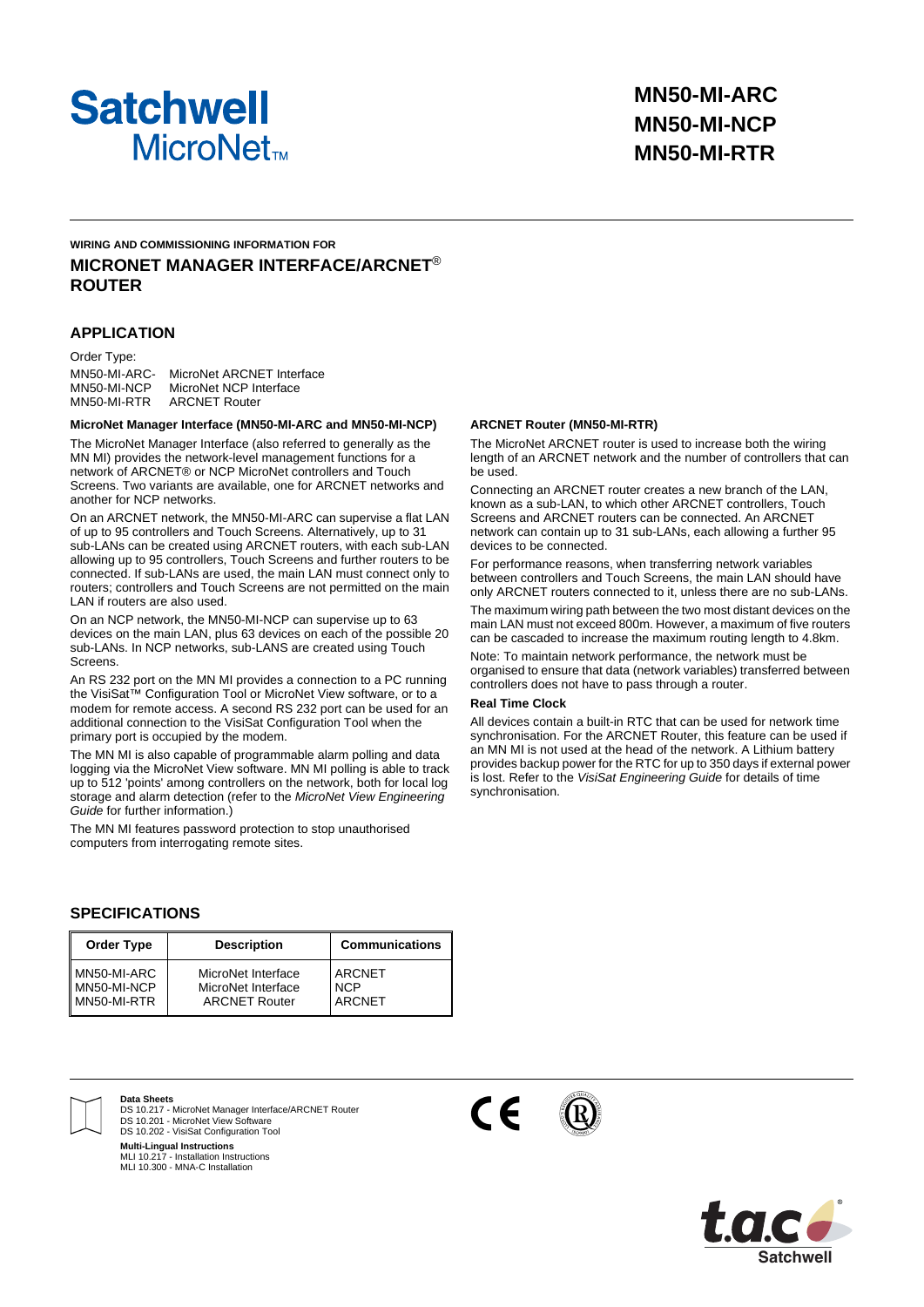# **INSTALLATION**

## **Inspection**

Inspect carton for damage. If damaged, notify carrier immediately. Inspect the device for damage. Return damaged products.

## **Requirements**

- (These items are not provided)
- **•** Installer must be an experienced technician
- **•** Job wiring diagrams
- **•** Tools:
	- Drill and bits
	- Digital Volt-Ω meter (DVM)
- Static protection wrist strap
- **•** An EN 61558 power transformer as described opposite.
- **•** Three No. 10 self-starting screws for wall mounting or 35mm DIN rail for mounting.

For the MN MIs only:

- **•** Null modem cable for RS 232 connection to PC, TAC Satchwell part number CBL-002.
- **•** Cable for RS 232 connection to modem, TAC Satchwell part number CBL-003.

### <span id="page-1-0"></span>**Modem (MN MIs Only)**

When an MN MI communicates via modem, US Robotics brand automatic-switching modems (such as the 56K Fax Modem Model #5630) are recommended. This brand of modem has been tested and found to work satisfactorily with the MicroNet system. Other modem brands that are capable of transferring data at 9600 baud and higher may also function properly. If you wish to use another brand of modem, please contact your local sales office for the latest information on approved models.

## **Precautions**

### **General**

- **•** Follow Static precautions when installing this equipment.
- **•** Use copper conductors that are suitable for 75°C.
- **•** Make all connections according to electrical wiring diagram, national and local electrical codes.

### **Static Precautions**

Static charges damage electronic components. The microprocessor and associated circuitry are extremely sensitive to static discharge. Use the following precautions when installing, servicing, or operating the system:

- **•** Work in a static-free area.
- **•** Discharge static electricity by touching a known, securely grounded object.
- **•** Use a wrist strap connected to earth ground when handling the device's printed circuit board.

### **European Community Directives**

This equipment meets all requirements of European Community Directives for Low Voltage (72/23/EEC), General Safety (92/59/EEC), and Electromagnetic Compatibility (89/336/EEC).

### **Federal Communications Commission (FCC)**

This equipment has been tested and found to comply with the limits for a Class A digital device, pursuant to Part 15 of the FCC Rules. These limits are designed to provide reasonable protection against harmful interference when the equipment is operated in a commercial environment. This equipment generates, uses, and can radiate radio frequency energy and, if not installed and used in accordance with the instruction manual, may cause harmful interference to radio communications. Operation of this equipment in a residential area is likely to cause harmful interference in which case the user will be required to correct the interference at his own expense.

### **Canadian Department of Communications (DOC)**

This digital apparatus does not exceed the Class A limits for radio noise emissions from digital apparatus set out in the radio interference regulations of the Canadian Department of Communications.

### **Power Supply Wiring Precautions**

- **•** This product contains a non-isolated half-wave rectifier power supply and must not be powered by transformers used to power other devices containing non-isolated full-wave rectifier power supplies. Refer to DS 10.250, *EN-206, Guidelines for Powering Multiple Full-Wave and Half-Wave Rectifier Devices from a Common Transformer* for detailed information.
- **•** The 24Vac 50/60Hz supply must comply with EN 61558 and be capable of supplying at least 5VA. Class 2 circuits must not intermix with Class 1 circuits. The supply to the transformer must have a breaker or disconnect.
- **•** The transformer frame and the device's GND terminal must be connected to earth; see [page 6](#page-5-0).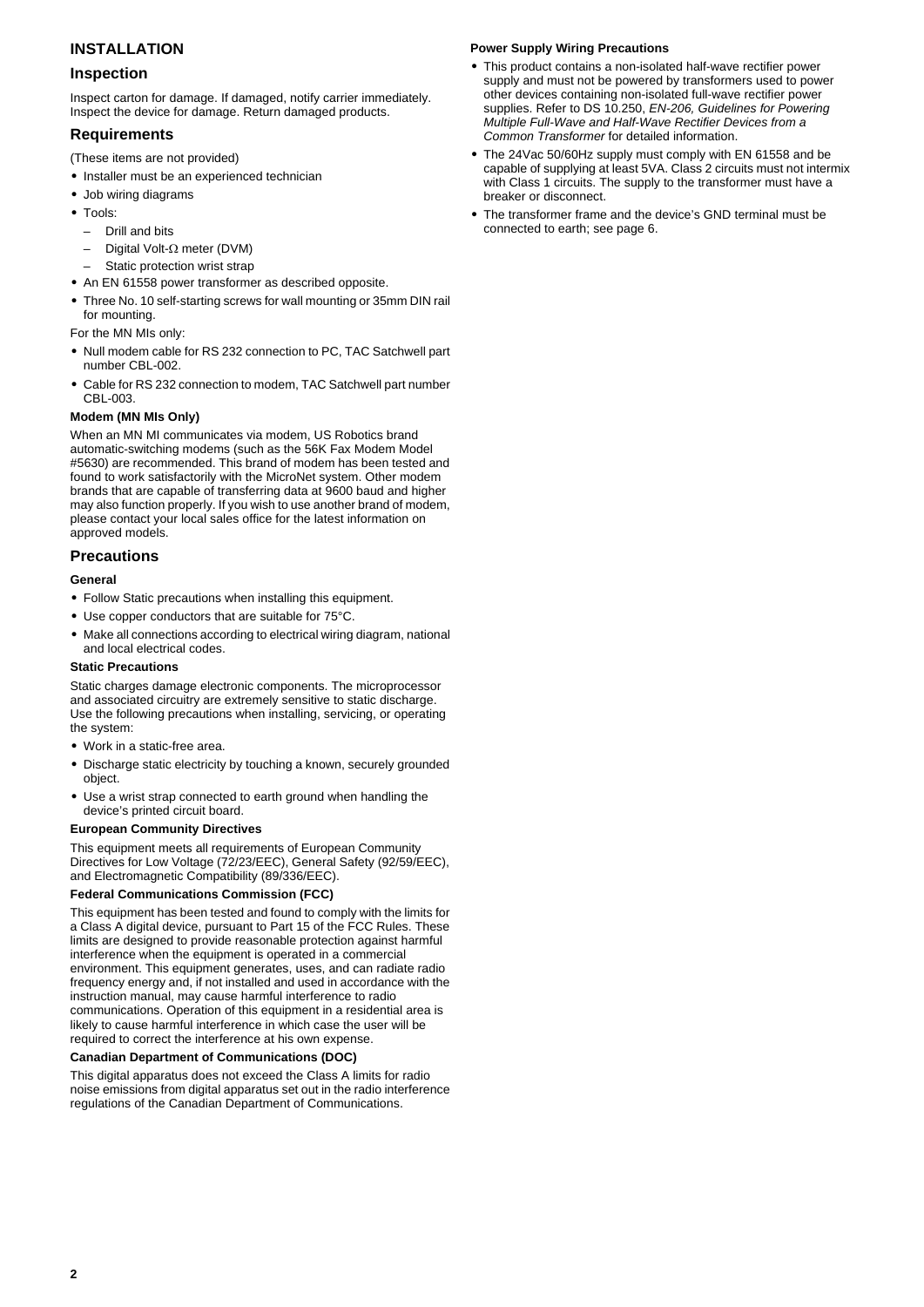# **Mounting**

# **Panel or DIN Rail Mounting**

- 1. Select mounting location. Allow minimum 150mm clearance around the device.
- 2. Do the following to mount the device on a panel:
	- a. Loosen two screws securing terminal cover and remove cover.
	- b. If not already fitted, press the wall mounting clip into the back of the device.
	- c. Lift wall mounting bracket clip. (Located on top back of the device.)
	- d. Using a No. 10 self-starting screw, install top screw.
	- e. Lift and level the device.
	- f. Using two No. 10 self-starting screws, install bottom screws.
	- g. Re-install terminal cover. (May be left off until wiring is completed.)
- 3. Do the following to mount the device on a DIN rail:
	- a. While pulling down on DIN rail locking bracket, snap the device base on a 35mm DIN mounting rail.
	- b. Release DIN rail locking bracket.
	- c. Press bottom of the device on 35mm DIN mounting rail.

## **MOUNTING METHODS**

# **Location**

**Panel Mounting Community Community Panel Mounting** 

These devices are suitable for indoor use only. When selecting a mounting location, make certain the following conditions are met:

- **•** Do not install where excessive moisture, corrosive fumes, vibration, or explosive vapours are present.
- **•** Do not install near large contactors, electrical machinery, or welding equipment.
- **•** Allow 150mm clearance from contactors, switches, and associated cabling.

Locate where ambient temperatures do not exceed 50°C or fall below 0°C and relative humidity does not exceed 95% or fall below 5%, non-condensing.



**Cable entry point for ARCNET Router**

**Note: When using RS 232 communications (MN MIs), remove and discard conduit plate before making other connections.**

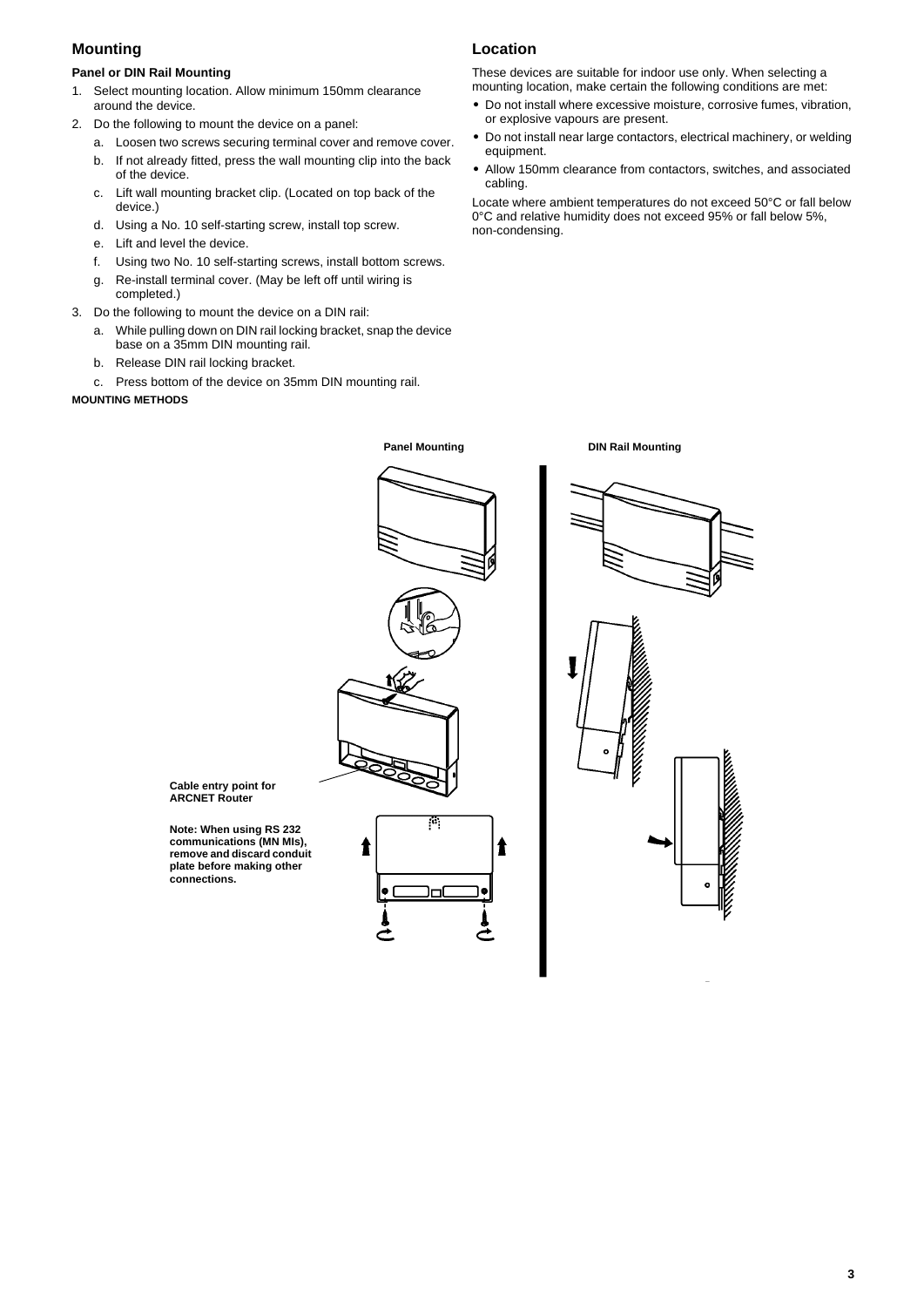# **Terminal Connections**



14

## **Network Wiring**

 $\overline{\mathbf{z}}$  $34$ 



**WARNING - ELECTRICAL SHOCK HAZARD. THE MN350 AND MN550 CAN CONTAIN MAINS VOLTAGES. REMOVE ALL POWER FROM BOTH THE CONTROLLER AND DIGITAL OUTPUTS BEFORE MAKING CONNECTIONS OR CHANGING JUMPERS.**

 $\overline{\mathbf{a}}$  $\overline{\bullet}$  $\overline{10}$  $\overline{11}$ 

### **Introduction**

Network wiring includes a connection between an MN MI and a MicroNet controller network. Depending on the specific controller model, one of two network types can be used:

- **•** ARCNET networks
- **•** NCP networks.

#### **Cautions**

**Note that termination of cable screens can be critical to performance, particularly in an ARCNET network.**

**Network wire pairs must be dedicated to MicroNet network communications. They cannot be part of an active, bundled telephone trunk.**

**If network cable is installed in areas of high RFI/EMI, the cable must be in conduit.** 

**Do not route network wiring with power wiring.**

**Refer to the** *MicroNet System Engineering Guide* **for further guidance, including network topologies, wiring, network lengths, termination and cable types.**

### **Network Screens**

Earth each screen, but at only one end of the cable. If earthing a screen at a MN MI/Router, connect to terminal 14. Terminal 3 also needs to be connected to earth to improve noise performance. Keep wires emerging from screened cable as short as possible.



Note: Satisfactory NCP or ARCNET communications relies on the LAN REF potential varying no more than 7V between any two devices in the network (e.g. between an MN MI and any controller, or between any two controllers). If this is not the case, you need to introduce NCP repeaters or ARCNET routers and connect the network screens and terminal 3 as detailed in the *MicroNet System Engineering Guide*.

## **NCP Network Wiring (MN50-MI-NCP Only)**

Recommended cable for NCP networks is Belden 9502 dual twisted-pair screened cable.

- 1. Review Precautions section.
- 2. Connect the network to the MN50-MI-NCP, as shown in the following diagram. **Observe correct polarity.** Note: Connect the MN MI with other NCP devices in a device-to-device fashion. Do not use wiring trees or stubs.

Note: Ground the wiring screen **at one end of the cable only**.

जि |



### **ARCNET Network Wiring**

Recommended cable for ARCNET networks is Belden 9502 dual twisted-pair screened cable.

- 1. Review Precautions section.
- 2. If wiring an MN-MI, connect the network to the MN50-MI-ARC as shown in the following diagram. **Observe correct polarity.**



Connect the MN50-MI-ARC with other ARCNET devices in a device-to-device fashion. Do not use wiring trees or stubs. Also, ground the wiring screen **at one end of the cable only**.

3. If wiring an ARCNET Router, connect terminals 9 and 10 to the network from which the router hangs (e.g. the network from the MN50-MI-ARC). **Observe correct polarity.**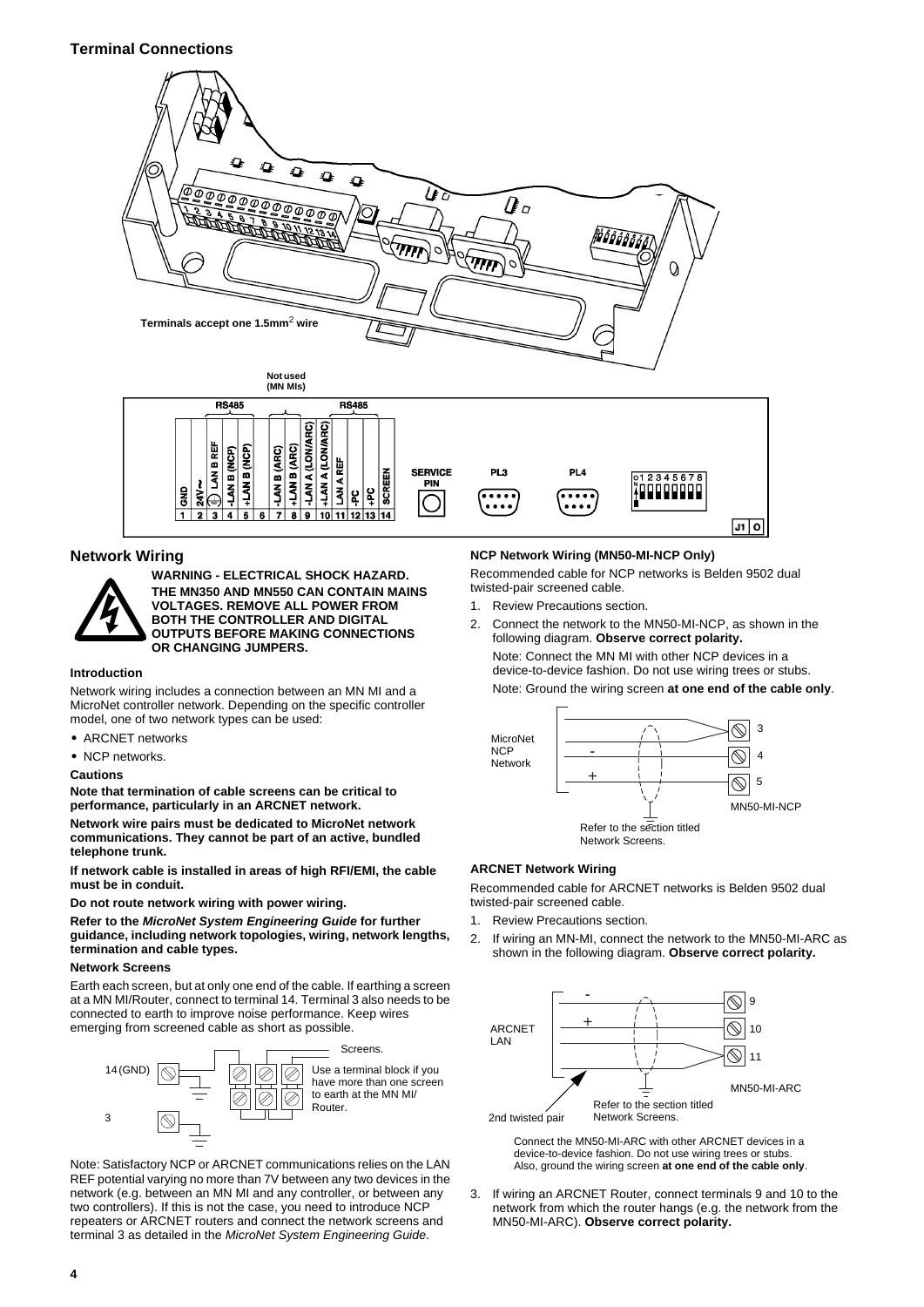

Connect the MN50-MI-ARC with other ARCNET devices in a device-to-device fashion. Do not use wiring trees or stubs. Also, ground the wiring screen **at one end of the cable only**.

4. If creating a router sub-LAN, connect the sub-LAN to terminals 7 and 8 of the router. **Observe correct polarity.**



5. The devices *at each end* of the network connected to terminals 9 and 10 of the MN MI must be biased and terminated by fitting jumpers to links LK1, LK2 and LK11 on the MN MI's ARCNET card, as shown in the following diagram. If the MN MI is not at one end, leave the links unset.

ARCNET termination and biasing links (in MN50-MI-ARC)



6. The devices *at each end* of the network connected to terminals 7 and 8 of the router (the sub-LAN) must be biased and terminated by fitting jumpers to links LK8, LK9 and LK10 on the router's ARCNET card (MNR-C). The router is normally at one end, and therefore these links should normally be set. If the router is not at one end, leave the links unset.



### **RS 232 Communication Wiring to a PC or Modem (MN\_MIs Only)**

Either RS 232 port on the MN MI (PL3 or PL4) can be connected to a PC for communication to VisiSat or MicroNet View.

If you want to connect a modem to the MN MI for remote access to controllers, you must connect it to PL4, since the MN MI can dial out only from PL4 to report alarms. A modem can be connected to PL3 for communication with VisiSat or MicroNet View, but the MN MI will not dial out from this port to report alarms.

- 1. Review Precautions section.
- 2. Remove and discard conduit plate.
- 3. Connect 9-pin female RS 232 connector to PL3 or PL4 on MN MI.
- 4. Connect other end of cable to computer or modem. (Do not exceed 15m in length.)



## **TAC Xenta 555 Web Server Interface**

The MN MI can interface with a TAC Xenta 555 controller and ultimately, to TAC Vista. For Xenta 555 connection details, refer to the *TAC Xenta 511/527/555/911/913 Product Manual*.

### **BATTERY SETUP**

The unit is shipped with the battery disabled to preserve battery life. To enable the battery, do the following:

- 1. Remove battery.
- 2. Remove protective strip from battery.



- 3. Re-install battery. (Make certain polarity is correct.)
- 4. Make certain battery is fully seated in battery holder.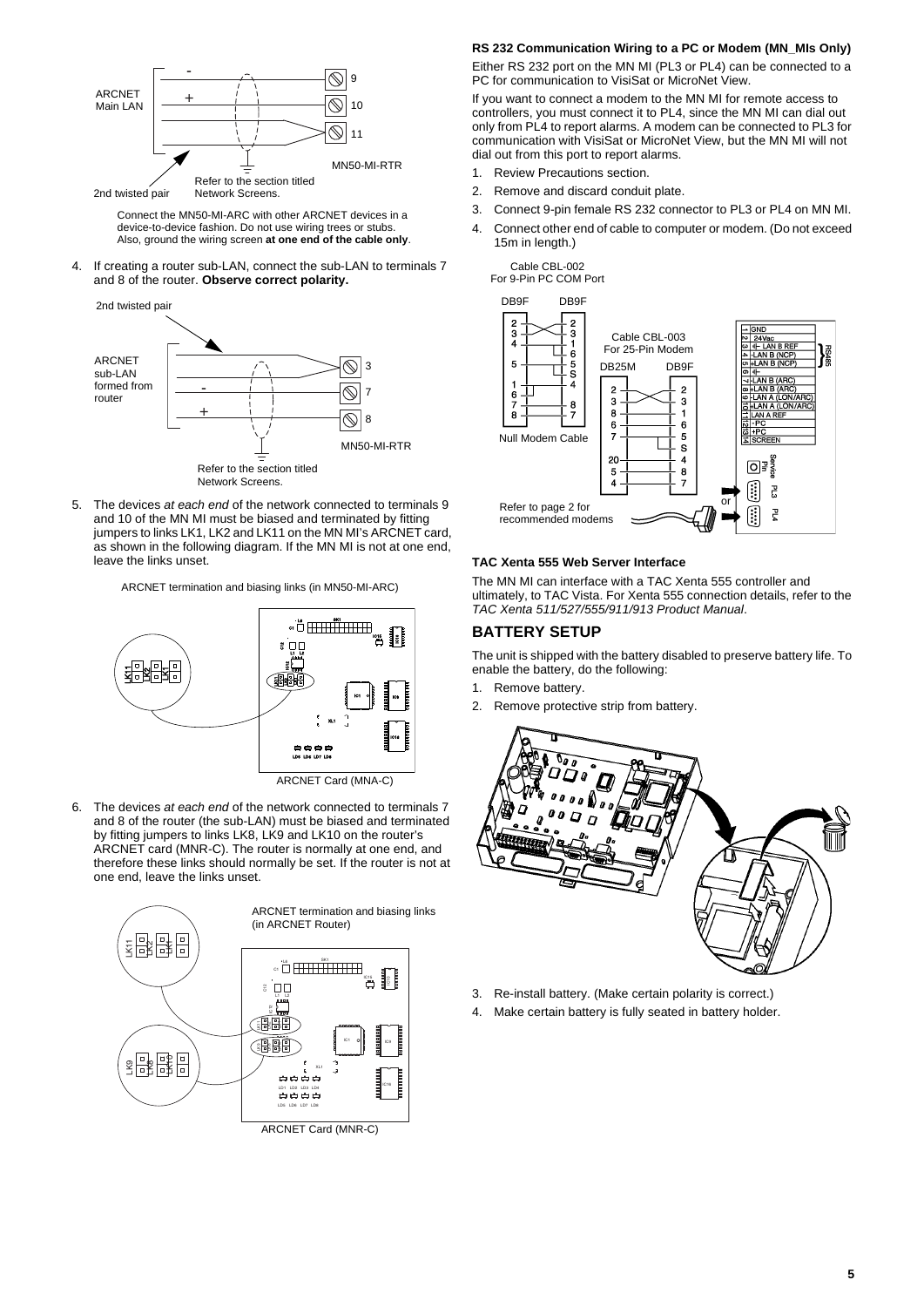# **Power Supply Wiring**

Notes:

- 1. This product contains a non-isolated half-wave rectifier power supply and must not be powered by transformers used to power other devices containing non-isolated full-wave rectifier power supplies. If multiple devices are powered from the same transformer, verify that the transformer is properly sized to power all equipment simultaneously and all devices contain the same type of rectifier power supplies or internal isolation. Also verify that correct polarity has been maintained between all connected devices. Refer to DS 10.250, *EN-206, Guidelines for Powering Multiple Full-Wave and Half-Wave Rectifier Devices from a Common Transformer* for detailed information.
- 2. Install wiring according to job wiring diagrams and local electrical codes.
- 3. The wire gauge used must be consistent with load current rating.

## <span id="page-5-0"></span>**24Vac Power Wiring**

- 1. Review Precautions section.
- 2. Ensure that the device's GND terminal is connected to Earth **before** connecting the power wiring to the device.
- 3. Connect power ground wiring to terminal 1.
- 4. Connect power 24Vac wiring to terminal 2.



# **CHECKOUT**

## **Electrical Checkout**

- Verify network wiring between the MN MI/Router and other devices is installed according to job wiring diagram and national and local electrical codes.
- 2. Verify 24Vac power is provided from a power transformer conforming to EN 61558 and wiring is installed according to job wiring diagrams and with national and local electrical codes.
- 3. For an MN MI, verify RS 232 communication is wired according to job wiring diagram and with national and local electrical codes.

## **Cold and Warm Starting the Device**

## **Cold Start**

Caution: The cold start procedure clears *all* configuration data from the non-volatile EEPROM of the device and reloads default settings.

A cold start is normally performed only once when the device is first installed. The cold start is performed using bit switch S1, as shown in the following diagram. Perform a cold start before setting up MN MI/Router addressing.

To perform a cold start:

- 1. Energise the device and verify that the RUN LED flashes at about once per second.
- 2. Place only switch 1 in the ON position. **The remaining switches must be in the OFF position.**
- 3. Place bit switch 8 in ON position and then return to OFF position. You should see the RUN, WINK and MODEM LEDs remain lit for about 1.5 seconds, then the RUN LED should flash at about once per second.

Note: This is different from the cold-start procedure for a controller, which requires you simply to toggle switch 8.



### **Warm Start**

When the device is warm started, all EEPROM-resident values are retained. You may want to perform a warm start in the unlikely event that there is a concern that the device is not working correctly.

To perform a warm start, select **Reset** in the MN MI's/Router's properties in VisiSat. Alternatively, switch off power to the device, wait 15 seconds, then reapply power.

## **Addressing**

### **MN MI Addressing**

It is essential for switches 1 to 4 in bit switch S1 to be set to the ON position to ensure addressing compatibility with VisiSat and MicroNet .<br>View

To set up addressing:

- 1. After cold starting the MN MI, set switches 1 to 4 to ON. **The other switches must be OFF.**
- 2. Place bit switch 8 in ON position and then return to OFF position. This actions the address change. Addressing will not be set up correctly if you do not do this.

The address of the MN MI is fixed as subnet 0, node 0, which is a special point-to-point address.



### **ARCNET Router Addressing**

After cold starting the router, you need to set up its address.

Each router needs a unique node address. Although the node address of two controllers or Touch Screens can be the same if they are on different ARCNET sub-LANs (i.e. separated by a router), the node address of a router must not be the same as the node address of any other router anywhere on the entire network. The reason for this is that the router's node address is used as the subnet address of the sub-LAN it creates, and no two sub-LANs can have the same subnet address.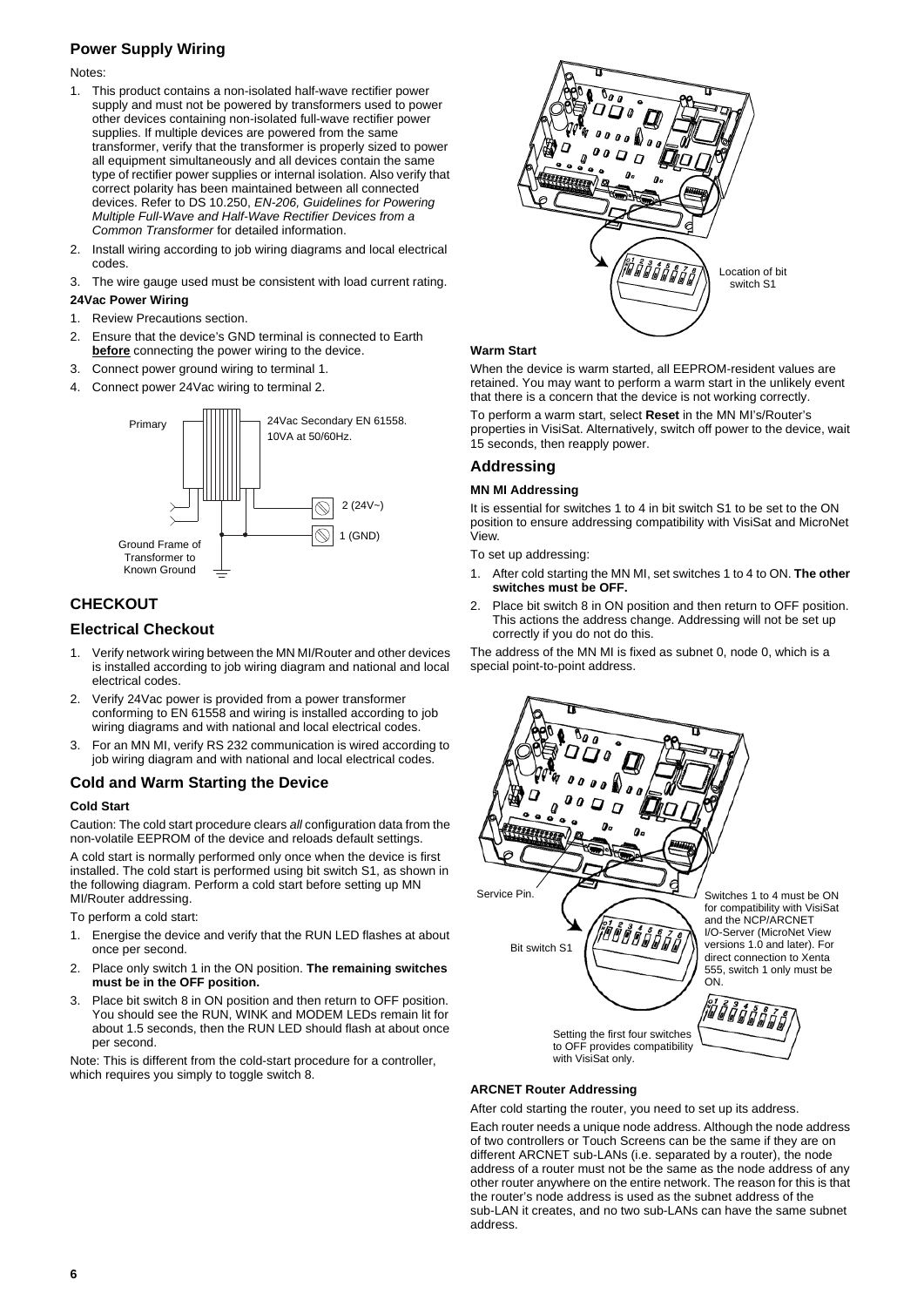- 1. Set the node address using switches 1 to 6 in bit switch S1, as shown in the following table. **Do not use a node address of 1, as this will create a subnet address that clashes with the subnet address of the main LAN.**
- 2. Place bit switch 7 in ON position. This sets Router mode of operation.
- 3. Place bit switch 8 in ON position and then return to OFF position. This actions the address change. Addressing will not be set up correctly if you do not do this.

#### **ARCNET ROUTER ADDRESS**

| IГ<br><b>Switch Number</b> | <b>OFF Position</b> | <b>ON Position</b> |
|----------------------------|---------------------|--------------------|
|                            |                     |                    |
|                            |                     |                    |
|                            |                     |                    |
|                            |                     |                    |
|                            |                     |                    |
|                            |                     |                    |

**Example:** Placing switches 1, 3 and 6 in the ON position and switches 2, 4 and 5 in the OFF position sets router address to 37:

| <b>Switch Number</b> | <b>OFF Position</b> | <b>ON Position</b>  |
|----------------------|---------------------|---------------------|
|                      | OΝ                  |                     |
| 2                    | <b>OFF</b>          |                     |
| ٩                    | OΝ                  |                     |
|                      | <b>OFF</b>          |                     |
| 5                    | <b>OFF</b>          |                     |
| ิค                   | OΝ                  | 32                  |
| <b>TOTAL</b>         |                     | Node Address $=$ 37 |



## **Service Pin**

When a router is installed, the Service Pin is relevant only if there is no MN MI at the head of the ARCNET network.

The MN MI/Router sends a broadcast message to every device below it in the network when it is cold started and (for the router, if an MN MI is not detected) every five minutes thereafter. This message enables each device to obtain its subnet address. It is essential for each device on the network to obtain its subnet address before communications can take place between devices and between the device and VisiSat or MicroNet View.

After connecting a new device to an existing network that is already in operation, you may want to broadcast the subnet address immediately, so that the device can be addressed straight away. You can do this by pressing the Service Pin on the device's PCB or by selecting **Service Pin** in the device's properties in VisiSat. (A router object can be placed in VisiSat using the MN MI object and setting the address accordingly.)

# **COMMUNICATIONS CHECKOUT**

### **MN MI/Router LEDs**

The LEDs have the following meanings:

|                           | RUN (green) Steady ON for about 1.5 seconds at power-up - the<br>device is operating properly.                    |
|---------------------------|-------------------------------------------------------------------------------------------------------------------|
|                           | Flashes at 50% on. 50% off rate "heartbeat" - Device is<br>operating properly, and has good communication.        |
|                           | Flashes at 25% on, 75% off rate - Indicates no or bad<br>communications.                                          |
|                           | RUN, MODEM and WINK LEDs flash rapidly - Unit has<br>an internal software error (warm start the<br>MN MI/Router). |
|                           | OFF - Unit has a problem (check fuse).                                                                            |
| <b>MODEM</b><br>(yellow)) | Off - No modem detected (normal condition for router).                                                            |
|                           | Steady ON - Modem is online (MN MIs).                                                                             |
|                           | Blinks every 2 seconds - Modem detected and currently<br>idle (MN MIs).                                           |
|                           | Blinks rapidly - Indicates initialising or searching for<br>modem.                                                |
| WINK (red)                | OFF - Normal.                                                                                                     |
|                           | Flashes rapidly when several times on cold start or when<br>Service Pin is pressed - Normal.                      |
| (yellow)                  | MASTER RX Flashes rapidly when receiving data through the serial<br>PL4 port.                                     |
| LAN RX<br>(yellow)        | Flashes rapidly when receiving data from device on and<br>NCP network (not used for ARCNET networks).             |



### **ARCNET Card LEDs**

LEDs LD5 to LD8 show status information relating to the ARCNET network from which the ARCNET router hangs (e.g. the main LAN) and have the following meanings for all devices:

| LD5 (Green, 'Online' LED) | ON when node is online (normal<br>use). OFF when node is off line.                                                                                   |
|---------------------------|------------------------------------------------------------------------------------------------------------------------------------------------------|
| LD6 (Red, 'Error' LED)    | OFF when no network errors.<br>ON when duplicate node on network,<br>or if network is reconfiguring.<br>Flickering when bad data packet<br>received. |
| LD7 (Yellow 'Rx' LED)     | ON when data packet received.                                                                                                                        |
| LD8 (Yellow 'Tx' LED)     | ON when data packets transmitted.                                                                                                                    |

For the router, LEDs 1 to 4 are assigned to channel B (the sub-LAN formed from the router) and have the same meanings as LEDs 5 to 8. Refer to the *MicroNet System Engineering Guide* for further

information about the ARCNET LEDs.